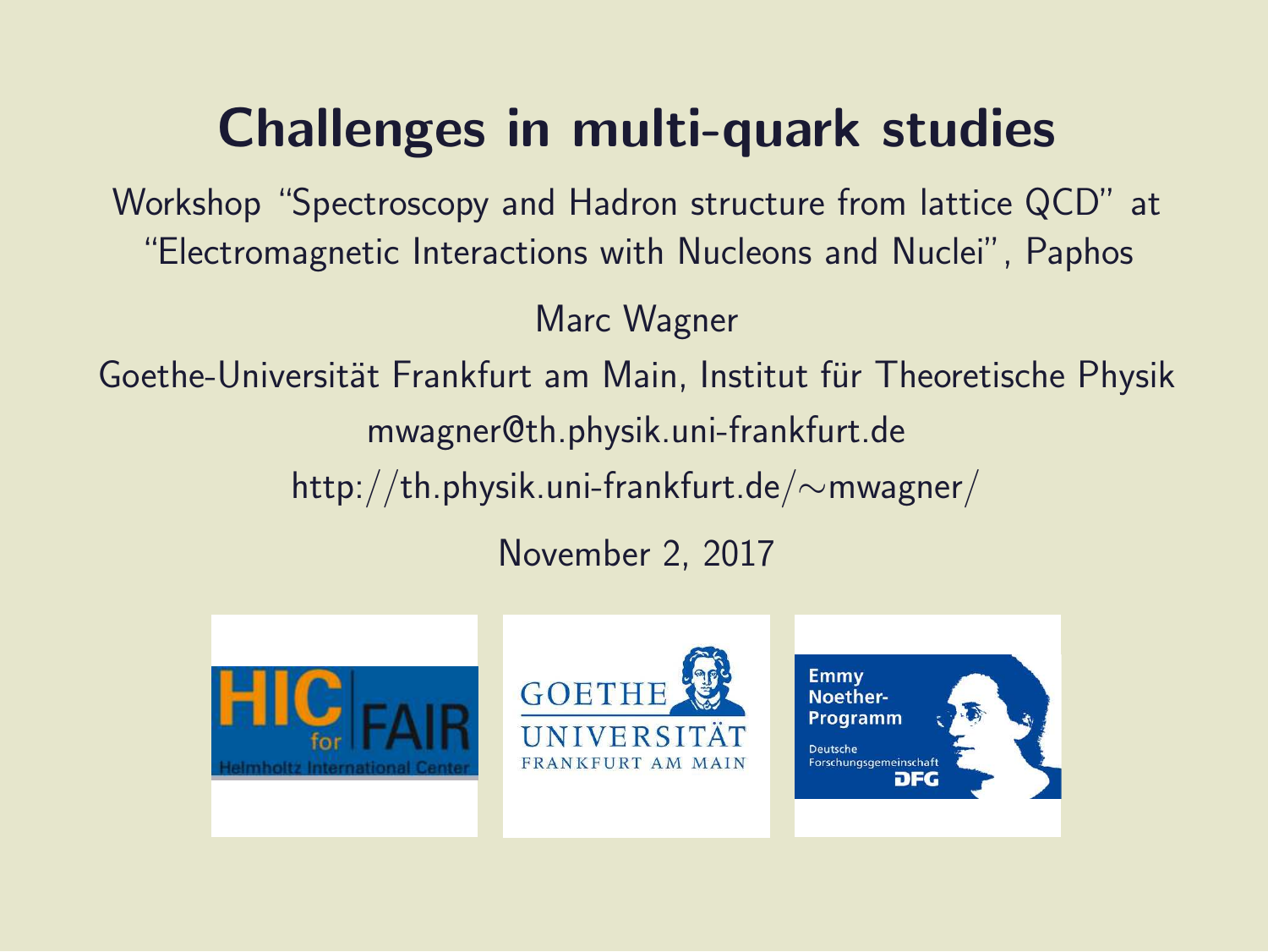### **Outline**

- A brief discussion of challenges and problems in multi-quark studies.
- Focus on 4-quark systems, i.e. tetraquarks.
- Challenges and problems when studying unstable particles/scattering in [Talk by M. Petschlies, "Approaches for unstable particles"]
- Three challenges/problems will be discussed in the following:
	- $(1)$  "Is the multi-quark system I am interested in easy or hard to study?" (Why are most multi-quark systems so challenging?)
	- (2) "Which techniques do I use to compute correlators?" (Certainly not easy to decide ... in any case, the computation will be technically difficult.)
	- $(3)$  After the computation ... "Why are the errors so large?" (What can one do to mitigate this problem?)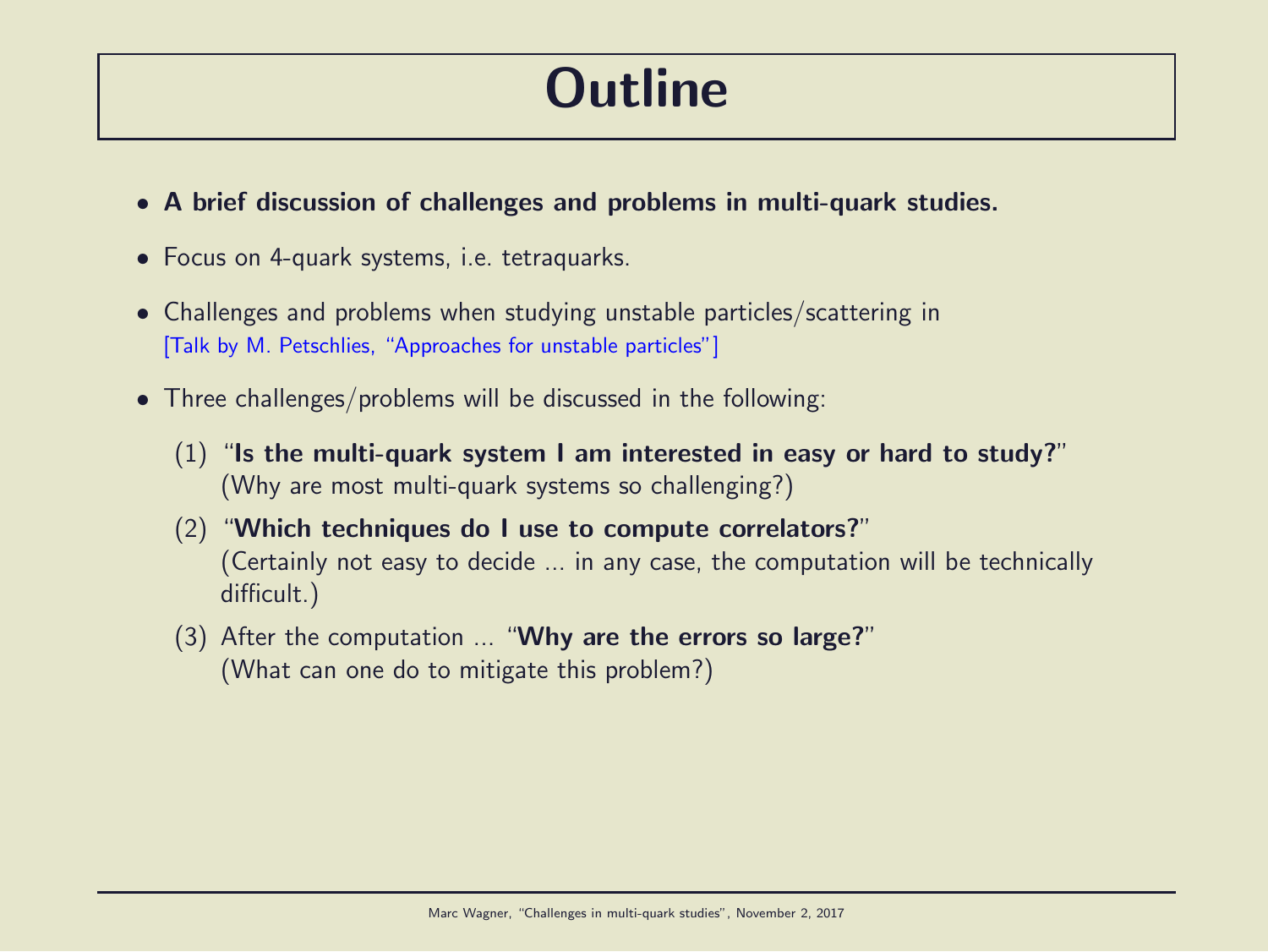# Highly excited states (1)

- "Is the multi-quark system I am interested in easy or hard to study?"
- In many cases interesting multi-quark states are highly excited states  $\rightarrow$  difficult multi-quark systems.
- In few cases this is not the case
	- $\rightarrow$  comparatively simple multi-quark systems.
- $\bullet$  Start with a very simple four-quark system, which can most-likely form a tetraquark:  $\bar b \bar b u d.$
- $\bar{q}q$  annihilation not possible, i.e. system will always have at least four quarks, no mixing with or decay to a quark-antiquark system.
- Decay:  $\overline{bb}ud \to B^{(*)} + B^{(*)}$   $(B$  or  $B^*$  depends on quantum numbers of  $\overline{bb}ud$ ).
- If forces between the four quarks  $\overline{bbud}$  are sufficiently attractive,  $m(\bar b\bar b ud)< m(B^{(*)})+m(B^{(*)})$ , i.e.  $\bar b\bar b ud$  is a stable tetraquark.
	- One just has to compute the mass of the lowest state in the sector (comparatively simple) ...
	- $-$  ... then check, whether  $m(\bar b \bar b u d) < m(B^{(*)}) + m(B^{(*)})$ .
- Recent lattice QCD studies provide strong evidence that this is the case, i.e. that there is a stable  $\bar b\bar b ud$  tetraquark.

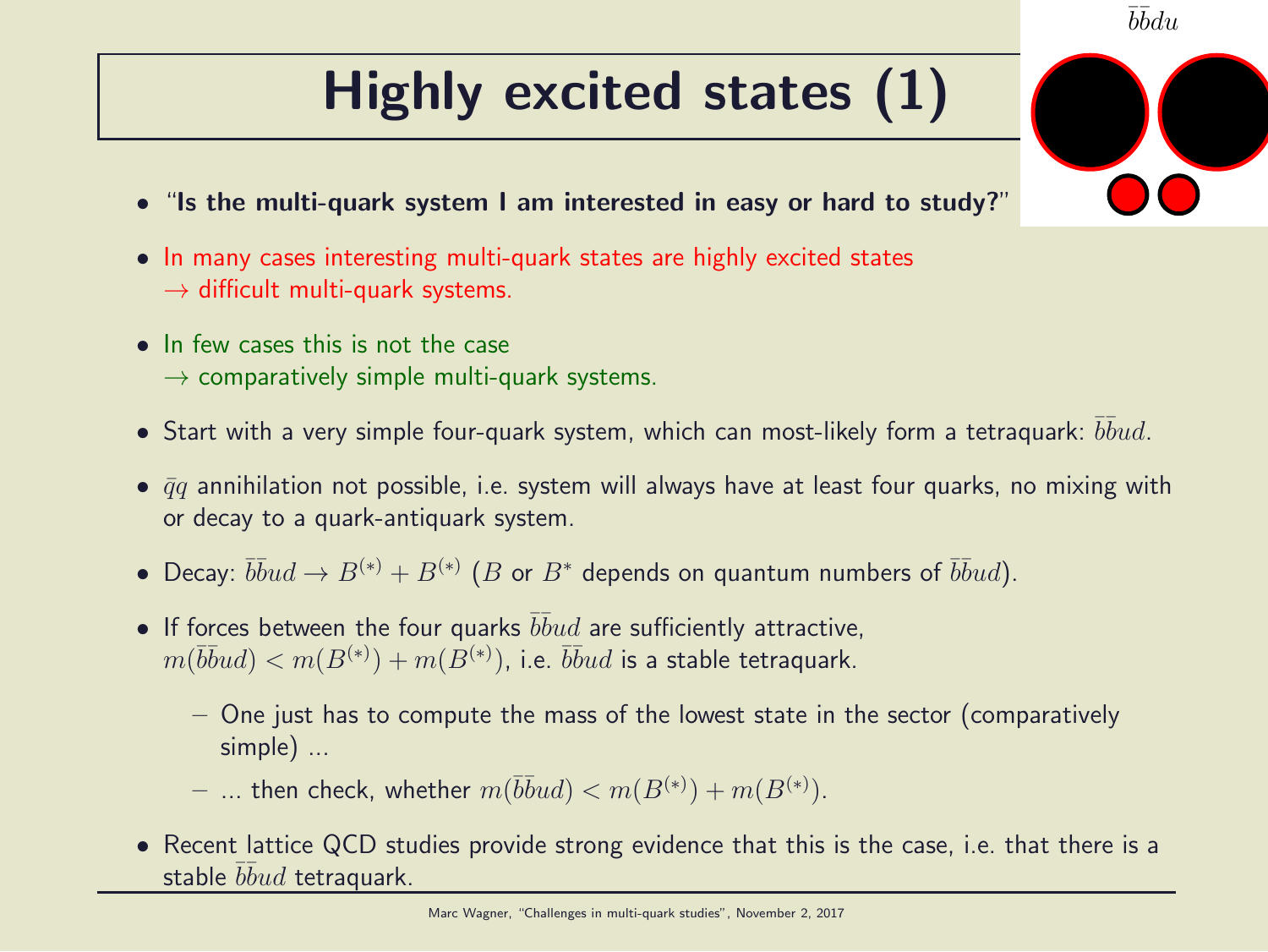# Highly excited states (2)

- Static  $\bar{b}$  quarks, Born-Oppenheimer approximation:
	- $-$  Step 1: Compute the  $\bar b \bar b$  potential in the presence of two lighter quarks  $q\bar q$ .
	- Step 2: Solve the Schrödinger equation for the relative coordinate of the two b quarks to check, whether  $m(\bar b\bar b ud) < m(B^{(*)})+m(B^{(*)}).$
	- $-$  Prediction of a stable  $\bar b\bar b ud$  tetraquark with quantum numbers  $I(J^P)=0(1^+),$  $m(\overline{bb}ud) - (m(B) + m(B^*)) \approx -50$  MeV. [P. Bicudo, M. Wagner, Phys. Rev. D 87, 114511 (2013) [arXiv:1209.6274 [hep-ph]]] [Z. S. Brown and K. Orginos, Phys. Rev. D 86, 114506 (2012) [arXiv:1210.1953 [hep-lat]].
	- No stable tetraquark for other quantum numbers or flavors  $ud \rightarrow \{ss, cc\}$ . [P. Bicudo et al., Phys. Rev. D 92, 014507 (2015) [arXiv:1505.00613 [hep-lat]]]
	- One can also search for resonances, using techniques from scattering theory  $\rightarrow$  prediction of a  $\overline{bb}ud$  tetraquark resonance with quantum numbers  $I(J^P) = 0(1^-)$ ,  $m(\overline{bb}ud) - (m(B) + m(B)) \approx +20$  MeV,  $\Gamma(\overline{bb}ud) \approx 100$  MeV.
		- [P. Bicudo et al., Phys. Rev. D 96, 054510 (2017) [arXiv:1704.02383 [hep-lat]]]
- $\bullet$   $\bar{b}$  quarks with NRQCD:
	- $\; m(\bar b \bar b u d) < (m(B)+m(B^*))$  confirms the stable  $\bar b \bar b u d$  tetraquark with quantum numbers  $I(J^P) = 0(1^+).$

[A. Francis et al., Phys. Rev. Lett. 118, 142001 (2017) [arXiv:1607.05214 [hep-lat]]]

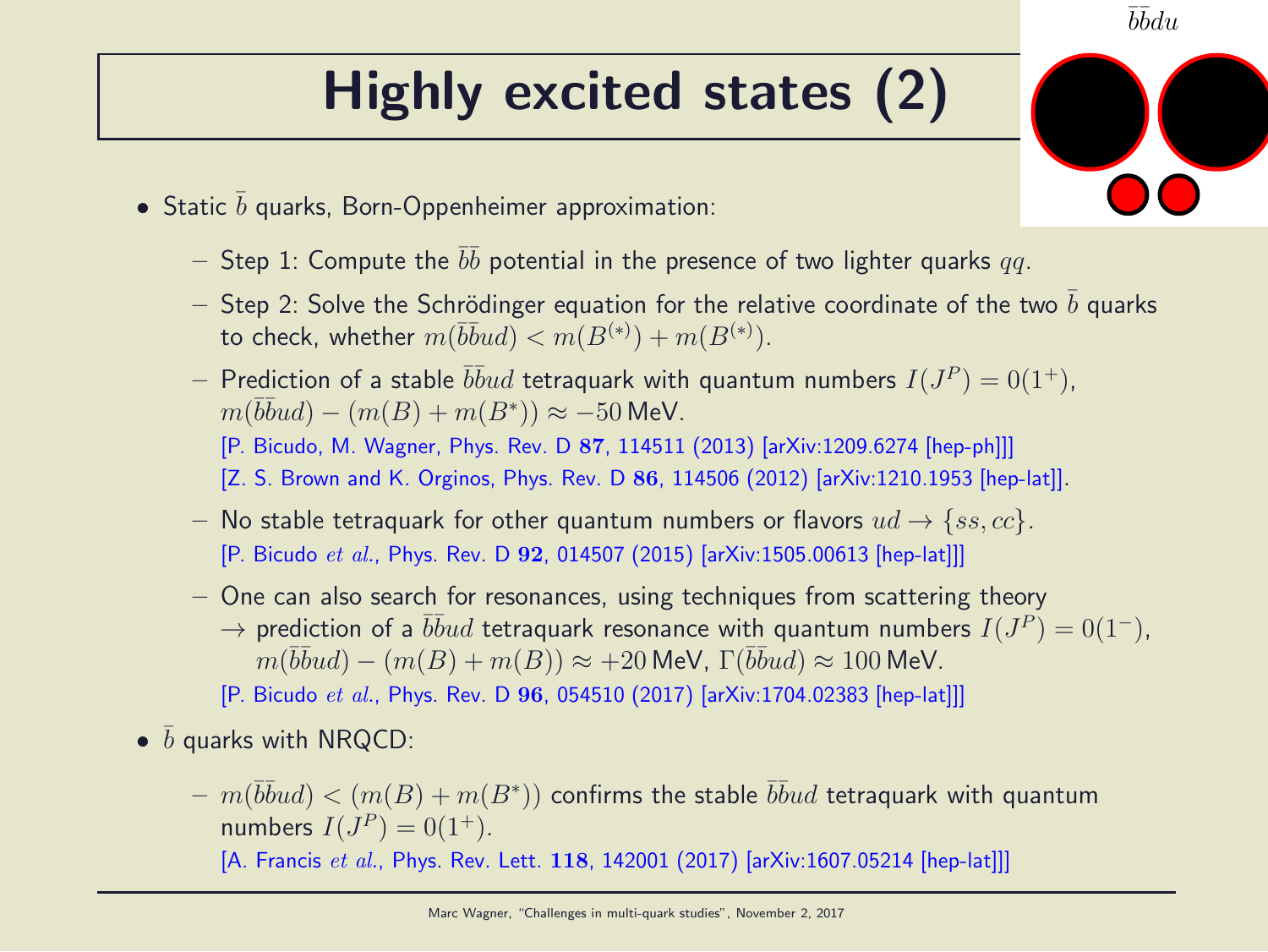# Highly excited states (3)

 $\bar{b}b\bar{d}u$ 

- Now consider  $\bar{b}b\bar{q}q$  instead of  $\bar{b}\bar{b}qq$ , where  $q \in \{u, d\}$ .
- Even though similar at first glance, the  $bb\bar{q}q$  is drastically more complicated to study.
- $\bullet$   $\bar{b}b$  annihilation possible, but might be negligible.
- $\bar{q}q$  annihilation possible, but can be excluded by studying  $\bar{q}q = \bar{u}d$ , i.e.  $I = 1$ .
- Decay:  $\bar{b}b\bar{u}d \to \bar{B}^{(*)} + B^{(*)}$  (as for  $\bar{b}\bar{b}qq$ ).
- Decays:  $\bar{b}b\bar{u}d \to \eta_b + \pi$  and/or  $\bar{b}b\bar{u}d \to \Upsilon(1S) + \pi$  (not possible for  $\bar{b}\bar{b}qq$ ).
- Expectation from experimental measurements of  $Z_b^{\pm}$  $\bar{b}^{\pm}$ :  $m(\bar{b}b\bar{u}d) \approx 2m(B) \approx 10560$  MeV  $\rightarrow$  many states with the same quantum numbers below.
	- $m(\eta_b) + m(\pi) = 9540$  MeV.
	- $m(\Upsilon(1S)) + m(\pi) = 9600$  MeV.
	- Several momentum excitations of  $\eta_b + \pi$  and  $\Upsilon(1S) + \pi$  below  $\overline{B}B$ .
	- Also states with  $\eta_b$  or  $\Upsilon(1S)$  and more than one  $\pi$  ... and ...
- All these states have to be resolved in a computation ... or one needs solid arguments that decays into these states can be neglected (e.g. because trial states have tiny overlaps etc.).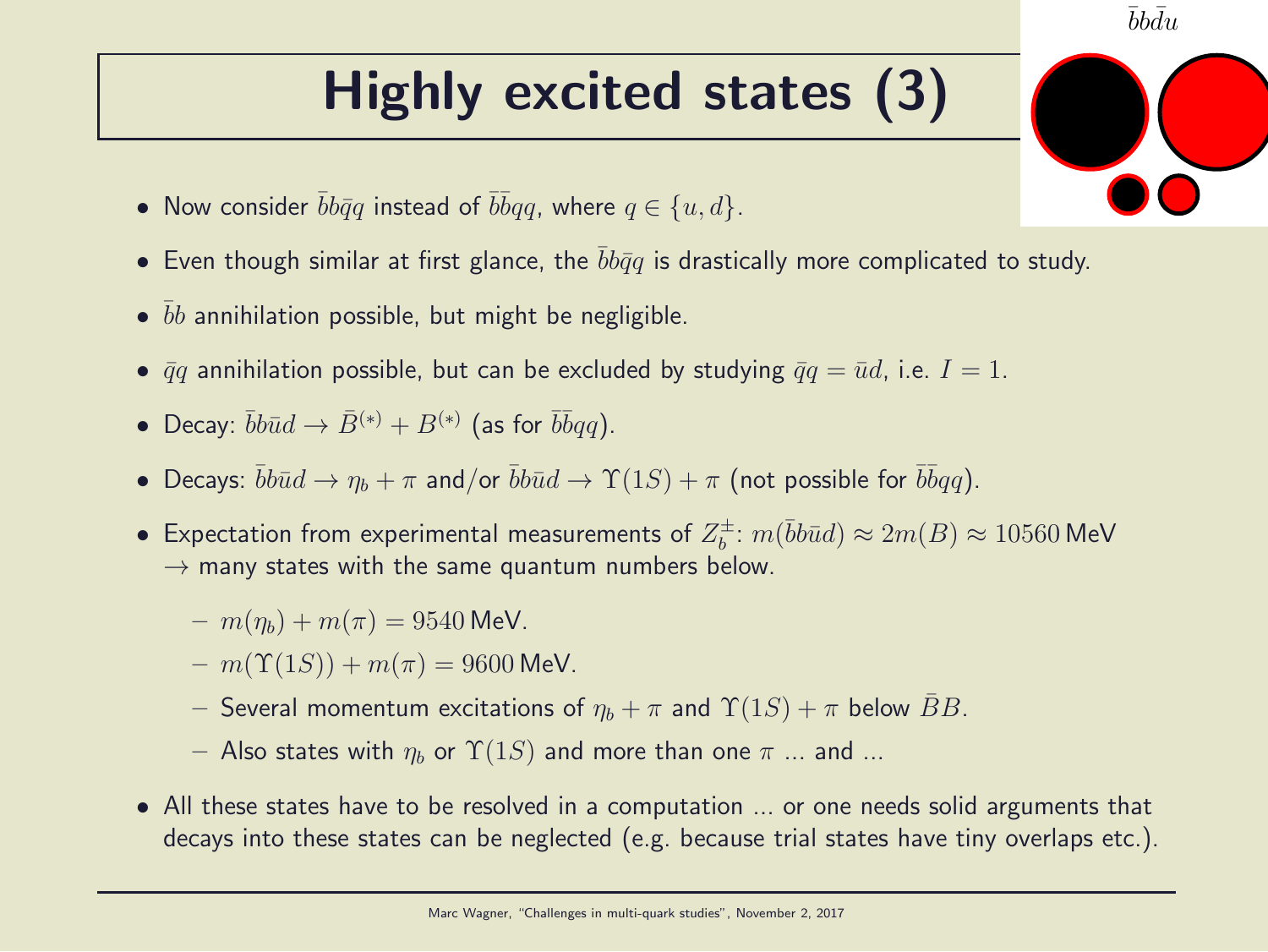## Highly excited states (4)

- $\bullet$   $\bar{b}b\bar{d}u$ , i.e.  $Z_b$  states, just one example, many multi-quark systems exhibit similar problems.
- $Z_c$  states very similar to  $Z_b$  states.
	- $-$  E.g.  $Z_c(3900)^+$ , quantum numbers  $J^P=1^+$ :  $m_{Z_c(3900)^+} = 3889$  MeV.
	- $-$  2-meson states with the same quantum numbers:

 $m_{J/\psi} + m_{\pi} = (3097 + 139)$  MeV = 3236 MeV  $m_{n_c} + m_{\rho} = (2984 + 775)$  MeV = 3759 MeV  $m_D + m_{D^*} = (1870 + 2007)$  MeV = 3877 MeV

- ... further 2-meson states ... additionally states with relative momentum ...
- $\rightarrow$  All these states should be determined with a single computation at the same time.
- $a_0(980)$  meson:

– ...

- Quark content:  $du\bar{s}s$  (at least a significant 4-quark component seems to be present). [Talk by T. Leontiou, "Lattice QCD investigation of the structure of the  $a_0(980)$  meson"]
- $m(a_0(980)) \approx 2m(K) \approx 1000$  MeV.
- Can decay to  $\eta + \pi$  and momentum excitations  $(m(\eta) + m(\pi) \approx 700 \text{ MeV})$ .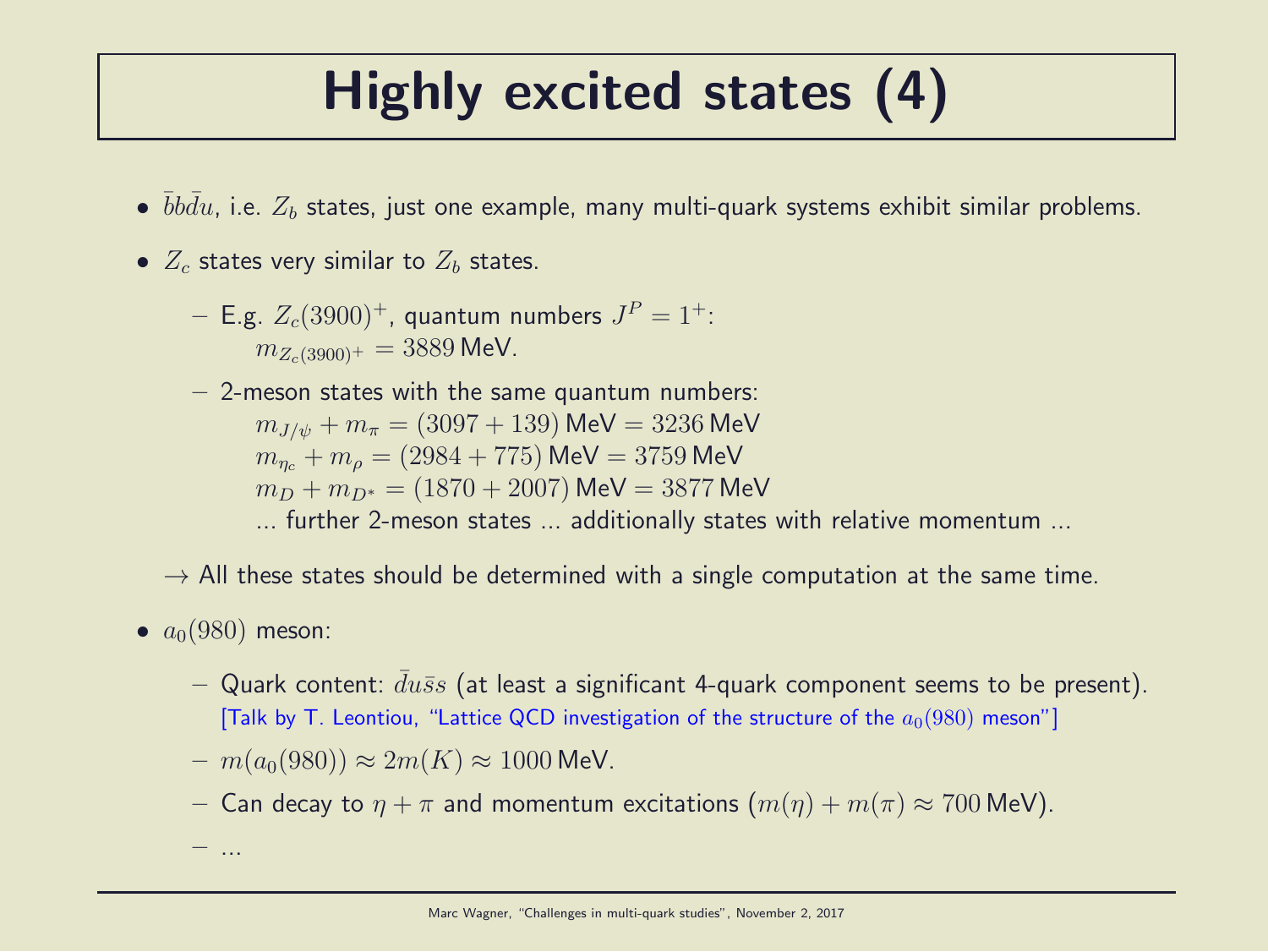#### Highly excited states (5)

- A very nice recent lattice QCD paper about charged  $Z_c$  states: [S. Prelovsek, C. B. Lang, L. Leskovec and D. Mohler, Phys. Rev. D 91, 014504 (2015) [arXiv:1405.7623 [hep-lat]]]
- For most multi-quark systems it will be necessary to determine a number of lower states with the same quantum numbers precisely ...
- ... and to interpret the corresponding data appropriately ("extension of Lüscher's finite volume method", not covered in my talk, also very difficult). [Talk by J. Dudek, "Coupled-channel meson resonances from lattice QCD"] [Talk by M. Petschlies, "Approaches for unstable particles" ...?]

#### Study of the  $Z_c^+$  channel using lattice QCD

Sasa Prelovsek, <sup>1, 2, 8</sup> C. B. Lang, <sup>3, <sup>1</sup> Luka Leskovec, <sup>2, 1</sup> and Daniel Mohler<sup>4, 8</sup></sup>

<sup>1</sup>Department of Physics, University of Ljubljana, Jadranska 19, 1000 Ljubljana, Slovenia <sup>2</sup>Jozef Stefan Institute, Jamova 39, 1000 Ljubljana, Slovenia

<sup>3</sup>Institute of Physics, University of Graz, A-8010 Graz, Austria

<sup>4</sup> Fermi National Accelerator Laboratory, P.O. Box 500, Batavia, Illinois 60510-5011, USA

(Dated: January 21, 2015)

Recently experimentalists have discovered several charged charmonium-like hadrons  $Z_c^+$  with unconventional quark content  $\bar{c}c\bar{d}u$ . We perform a search for  $Z_c^+$  with mass below 4.2 GeV in the channel  $I^G(J^{PC}) = 1^+(1^{+-})$  using lattice QCD. The major challenge is presented by the twomeson states  $J/\psi \pi$ ,  $\psi_{2S}\pi$ ,  $\psi_{1D}\pi$ ,  $DD^*$ ,  $D^*D^*$ ,  $\eta_c\rho$  that are inevitably present in this channel. The spectrum of eigenstates is extracted using a number of meson-meson and diquark-antidiquark interpolating fields. For our pion mass of 266 MeV we find all the expected two-meson states but no additional candidate for  $Z_c^+$  below 4.2 GeV. Possible reasons for not seeing an additional eigenstate related to  $Z_c^+$  are discussed. We also illustrate how a simulation incorporating interpolators with a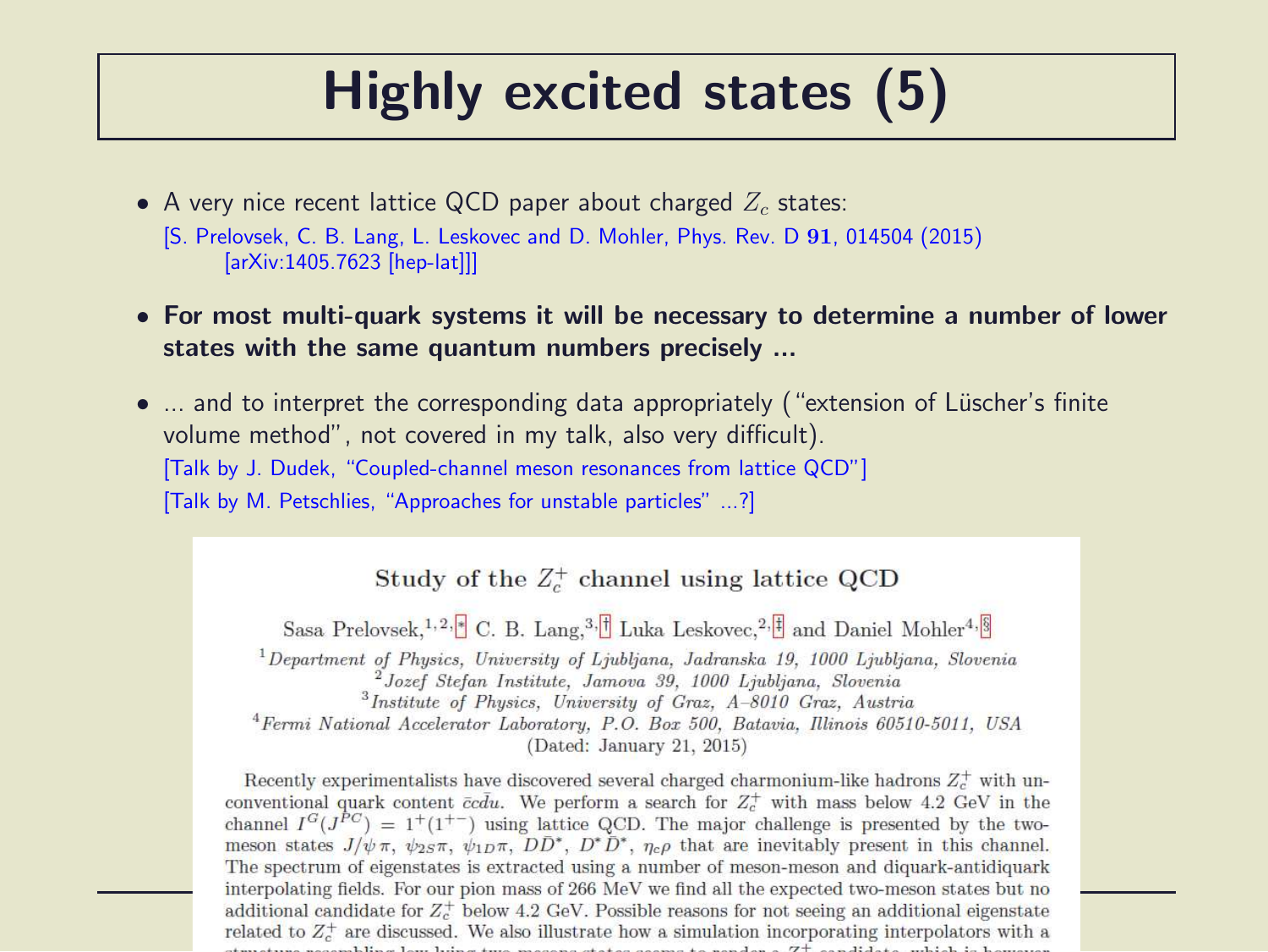# Computation of multi-quark diagrams (1)

- "Which techniques do I use to compute correlators?"
- Multi-quark studies typically require correlation matrices with many different operators.
- E.g. to study the  $a_0(980)$ , which might have quark content  $\bar{d}u$  and/or  $\bar{d}u\bar{s}s$ ,

$$
\mathcal{O}^{q\bar{q}} = \frac{1}{\sqrt{V_s}} \sum_{\mathbf{x}} \left( \bar{d}(\mathbf{x}) u(\mathbf{x}) \right) \quad \text{quark-antiquark}
$$
\n
$$
\mathcal{O}^{K\bar{K}, \text{point}} = \frac{1}{\sqrt{V_s}} \sum_{\mathbf{x}} \left( \bar{s}(\mathbf{x}) \gamma_5 u(\mathbf{x}) \right) \left( \bar{d}(\mathbf{x}) \gamma_5 s(\mathbf{x}) \right) \quad \text{mesonic molecule}
$$
\n
$$
\mathcal{O}^{\eta_s \pi, \text{point}} = \frac{1}{\sqrt{V_s}} \sum_{\mathbf{x}} \left( \bar{s}(\mathbf{x}) \gamma_5 s(\mathbf{x}) \right) \left( \bar{d}(\mathbf{x}) \gamma_5 u(\mathbf{x}) \right) \quad \text{mesonic molecule}
$$
\n
$$
\mathcal{O}^{Q\bar{Q}} = \frac{1}{\sqrt{V_s}} \sum_{\mathbf{x}} \epsilon_{abc} \left( \bar{s}_b(\mathbf{x}) (C\gamma_5) \bar{d}_c^T(\mathbf{x}) \right) \epsilon_{ade} \left( u_d^T(\mathbf{x}) (C\gamma_5) s_e(\mathbf{x}) \right) \quad \text{diquark-antidiquark}
$$
\n
$$
\mathcal{O}^{K\bar{K}, 2\text{part}} = \frac{1}{V_s} \sum_{\mathbf{x}, \mathbf{y}} \left( \bar{s}(\mathbf{x}) \gamma_5 u(\mathbf{x}) \right) \left( \bar{d}(\mathbf{y}) \gamma_5 s(\mathbf{y}) \right) \quad \text{2-meson scattering}
$$
\n
$$
\mathcal{O}^{\eta_s \pi, 2\text{part}} = \frac{1}{V_s} \sum_{\mathbf{x}, \mathbf{y}} \left( \bar{s}(\mathbf{x}) \gamma_5 s(\mathbf{x}) \right) \left( \bar{d}(\mathbf{y}) \gamma_5 u(\mathbf{y}) \right) \quad \text{2-meson scattering.}
$$

[Talk by T. Leontiou, "Lattice QCD investigation of the structure of the  $a_0(980)$  meson"]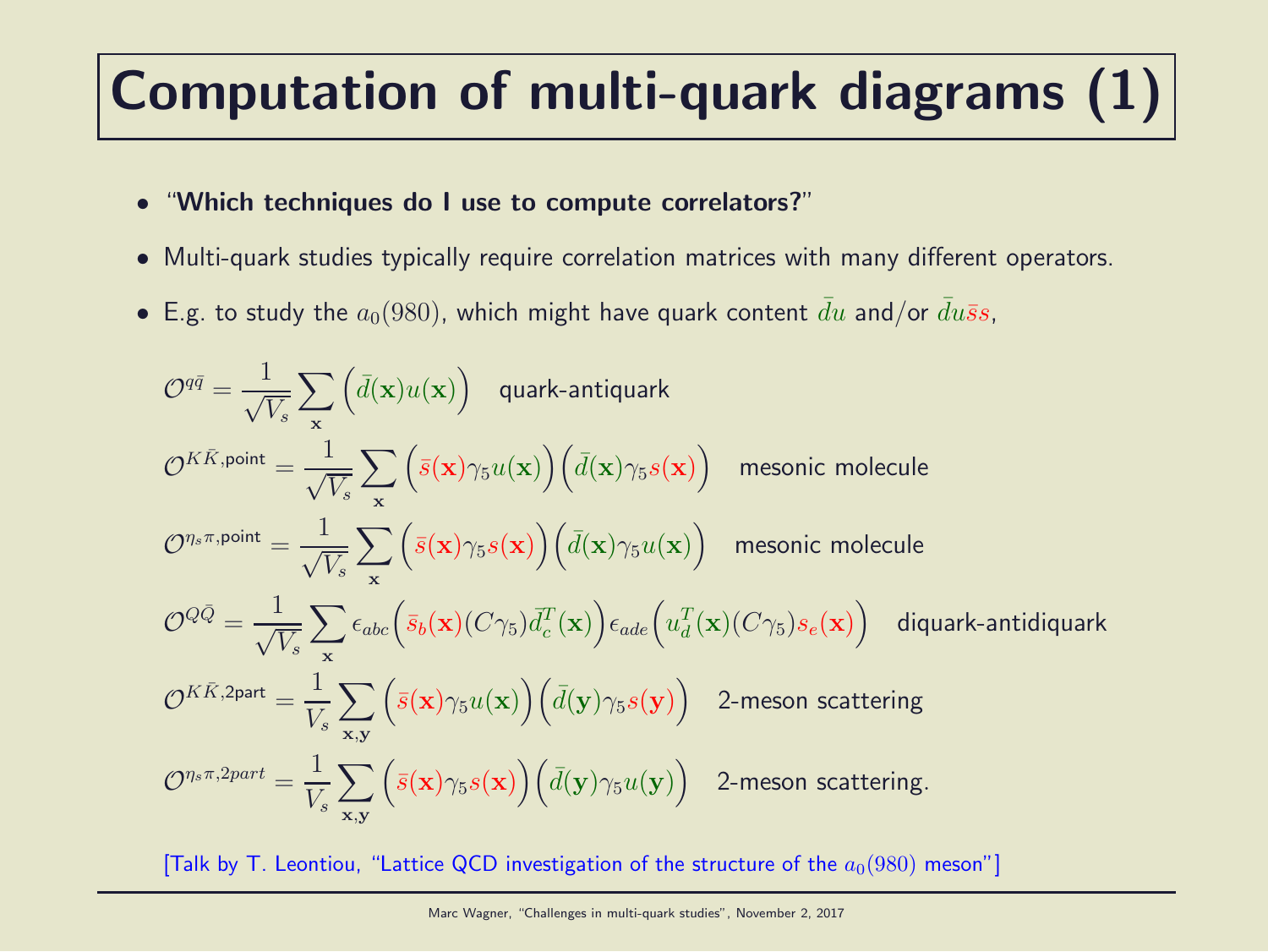# Computation of multi-quark diagrams (2)

• Many diagrams have to be computed, some are easy, others are more difficult.

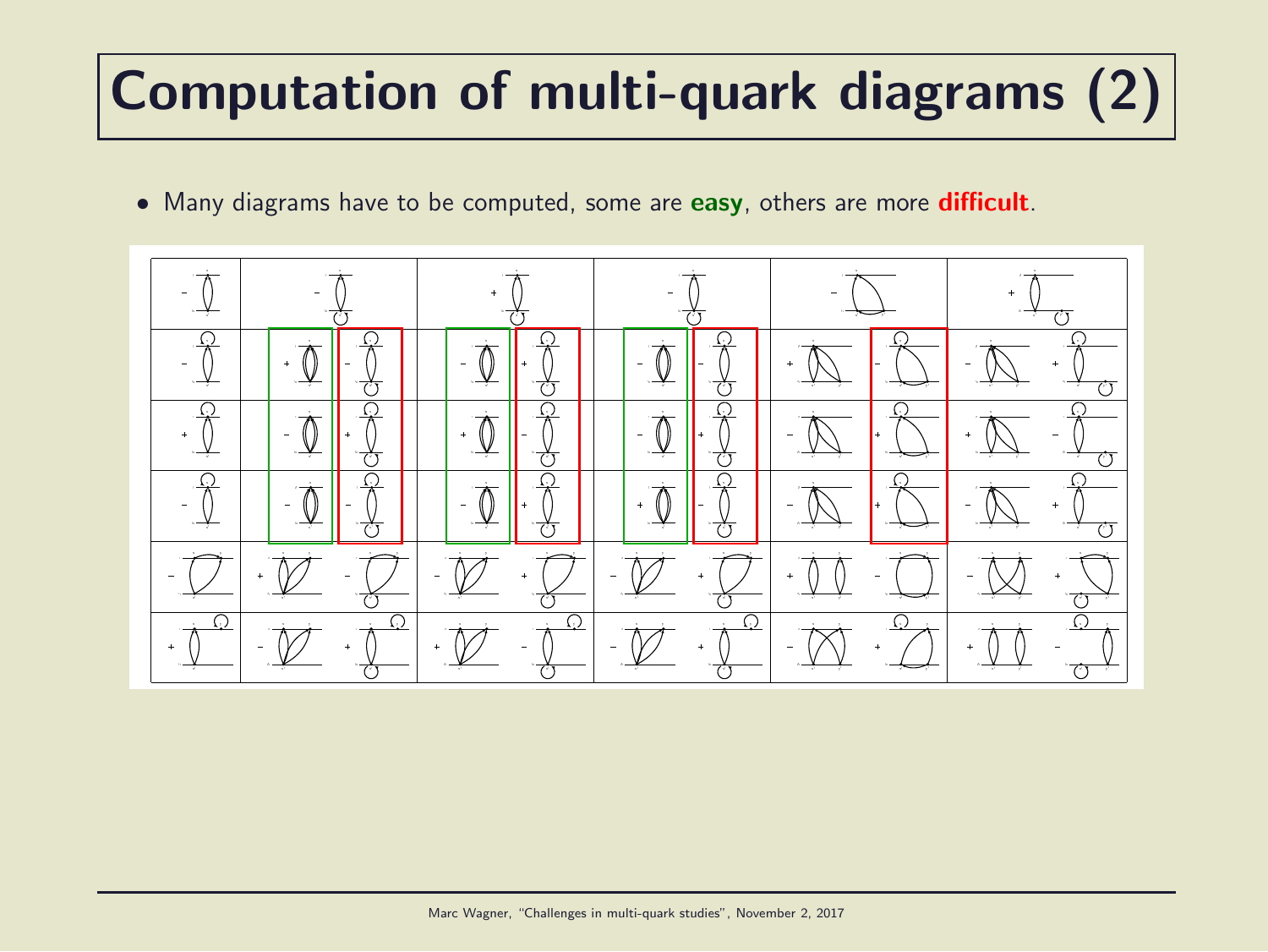# Computation of multi-quark diagrams (3)

- (A) Easy: due to translational invariance one of the two spatial sums can be omitted (marked by black boxes) and one can use point-to-all propagators (blue).
- (B) More difficult: one spatial sum can be omitted, but at least one all-to-all propagator needed.
	- All-to-all propagators are often estimated stochastically:
		- Quite good, when combined with the one-end trick (green): number of noise terms is reduced by  $\sqrt{V_s}$ .
		- Not so good, if one-end trick not possible (red): strong statistical fluctuations.
		- $M>1$  stochastic propagators: typically a desaster, because  $\#$  noise terms  $\propto V_s^M.$
	- Diagrams shown on previous slide can be computed with reasonable accuracy, if techniques (point-to-all, stohastic, one-end trick, sequential propagators) are properly combined. [A. Abdel-Rehim et al, Comput. Phys. Commun. 220, 97 (2017) [arXiv:1701.07228 [hep-lat]]]

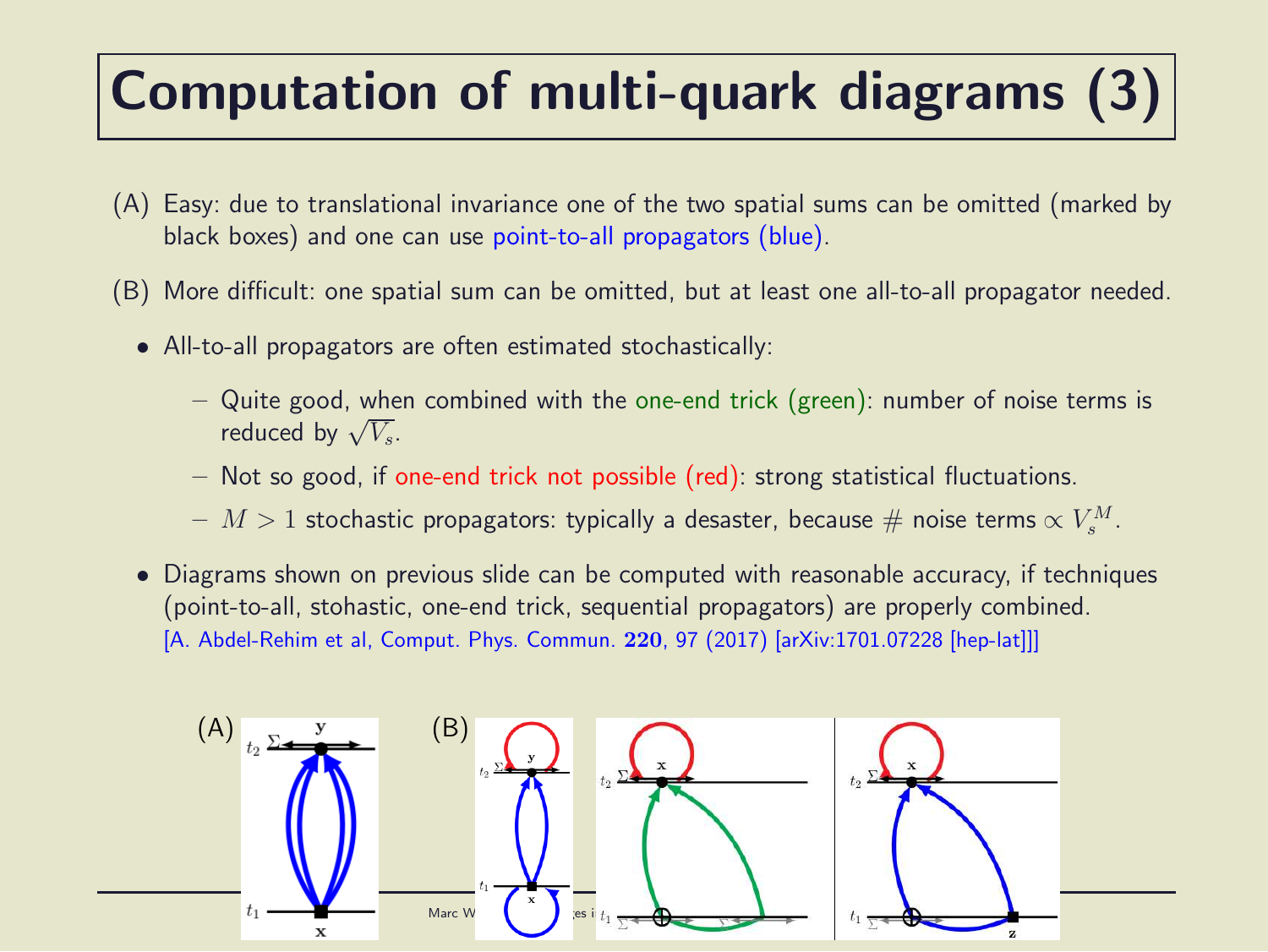# Computation of multi-quark diagrams (4)

- A more recent technique, to compute all-to-all propagators for LapH-smeared quark fields without introducing additional stochastic noise, is **distillation**. [M. Peardon et al. [HS Collaboration], Phys. Rev. D 80, 054506 (2009) [arXiv:0905.2160 [hep-lat]]]
	- Difficult to set up, i.e. one first has to invest a significant amount of resources.
	- Once you have the propagators, they can be used in a very flexible way for many projects (all-to-all propagators).
- Meanwhile, distillation very popular in multi-quark studies  $\rightarrow$  might indicate that this is the most powerful method for many multi-quark systems.
- In current literature three different approaches for propagator computation:
	- (1) "Standard methods" (i.e. no distillation).
	- (2) Distillation.
	- (3) Stochastic distillation:
		- $*$  Essentially a mixture of  $(1)$  and  $(2)$ , a cheaper version of distillation, which introduces additional stochastic noise.
		- ∗ When increasing the number of quarks, one should have to face problems similar to those caused by ordinary stochastic propagators ...? (# noise terms  $\propto N^M$  $[N \approx \mathcal{O}(100): \#$  eigenvectors;  $M: \#$  propagators])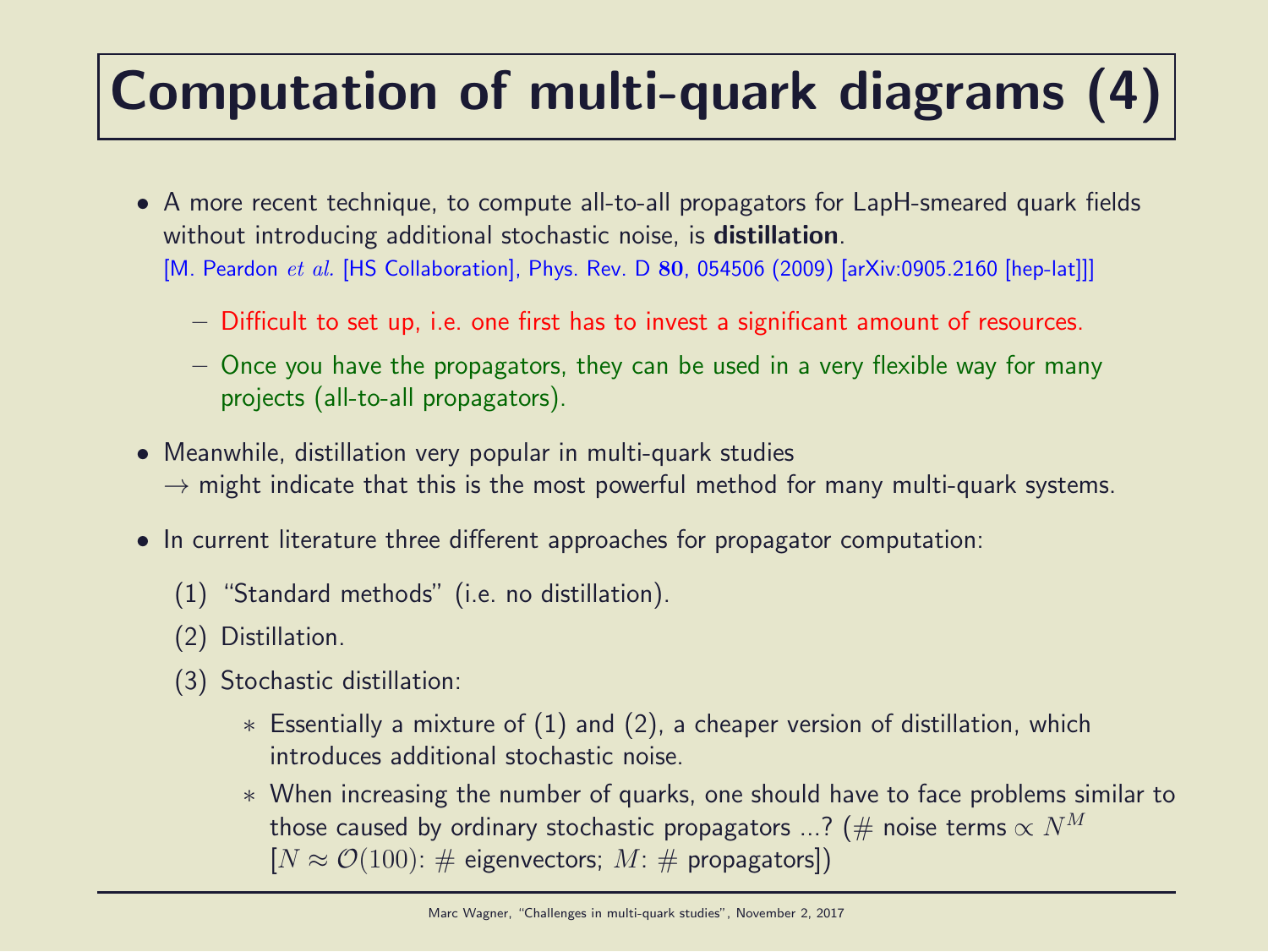# Computation of multi-quark diagrams (5)

- Question, when starting a new multi-quark project: "Which approach is the most efficient/the most suited for my project?"
	- For me each time very difficult to decide.
	- Probably no universal answer, will depend on physical observables, on diagrams, on scale of the project, available resources, etc.
	- As far as I know, no comprehensive comparisons of "standard methods", distillation and stochastic distillation available in the literature.
	- Such studies might be very helpful for practitioners in our field.
	- Request/suggestion: If you have done/will do comparative studies, please publish them.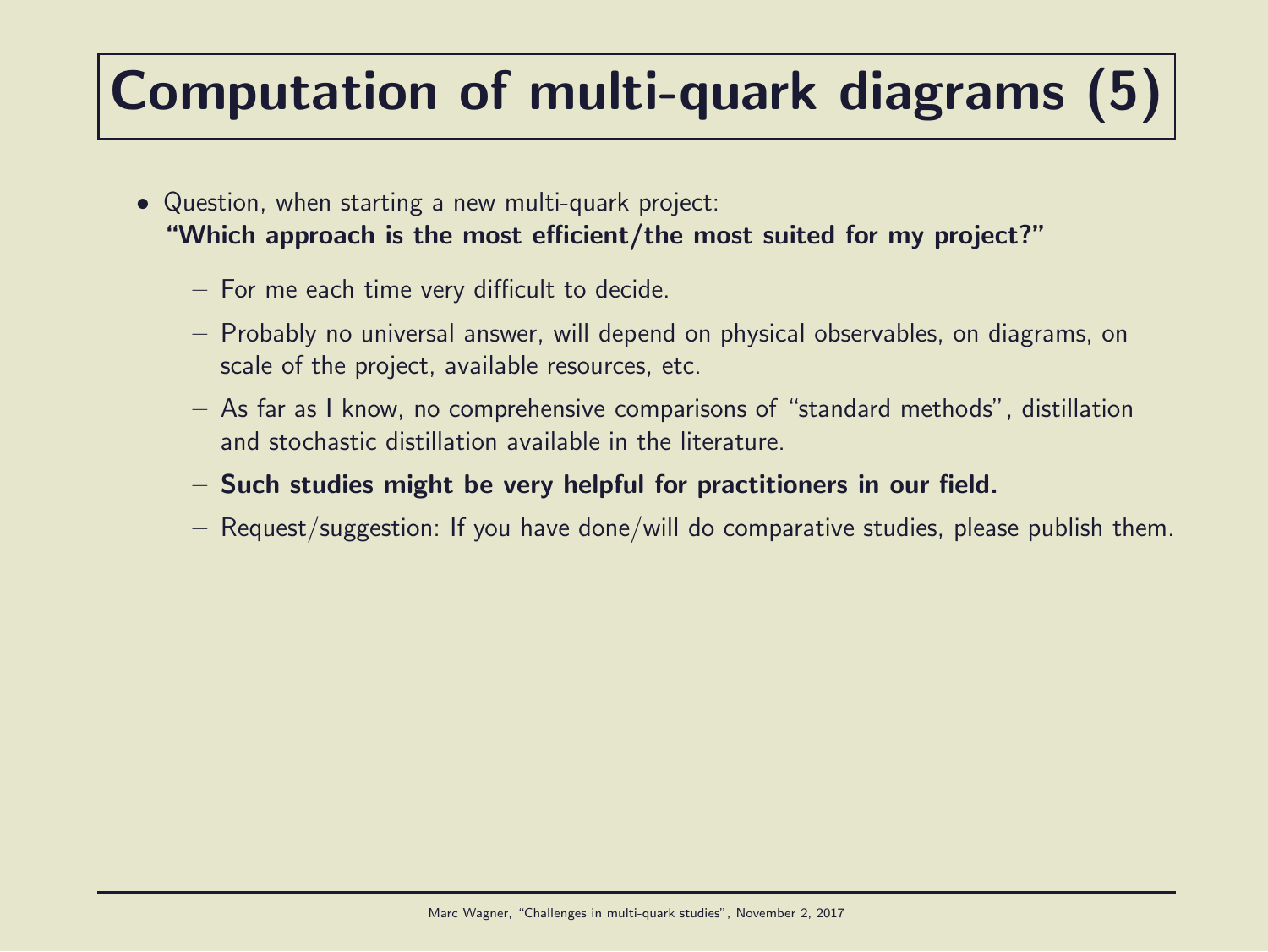### Exponential noise-to-signal ratio (1)

- "Why are the errors so large?"
- Two examples of effective masses  $m_{\text{eff}} = \ln(C(t)/C(t+1))$  corresponding to correlators  $C(t)$  with errors  $\Delta C(t)$ :



(A)  $\pi$  meson (e.g.  $\mathcal{O} = d\gamma_5 u$ ) and other pseudoscalar mesons,

$$
\frac{\text{noise}}{\text{signal}} = \frac{\Delta C(t)}{C(t)} \approx \text{const.}
$$

(B)  $a_0$  meson (e.g.  $\mathcal{O} = \bar{d}u$ ) and most multi-quark correlators,

$$
\frac{\text{noise}}{\text{signal}} = \frac{\Delta C(t)}{C(t)} \approx # \exp(+\alpha t).
$$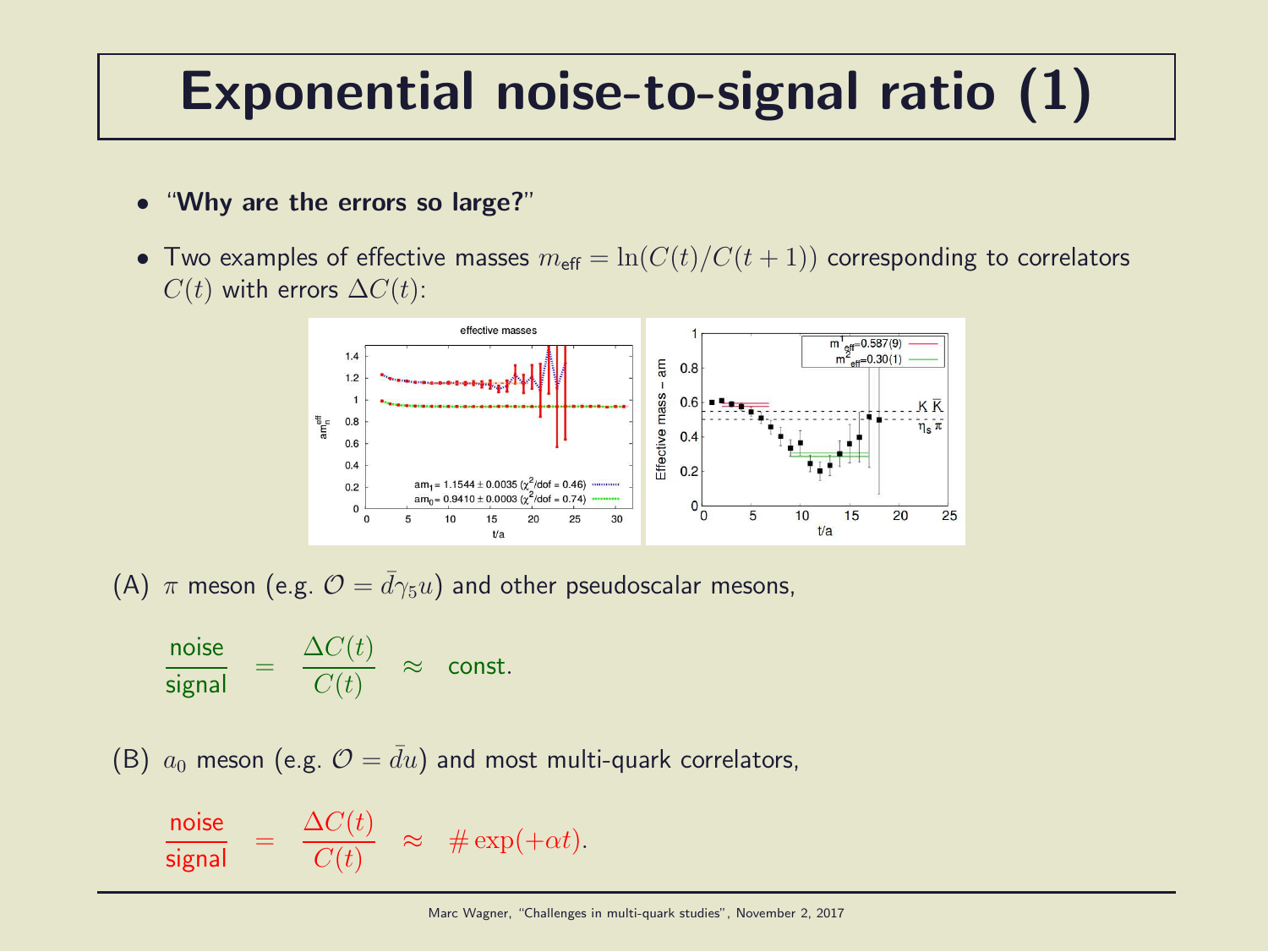## Exponential noise-to-signal ratio (2)

#### Explanation of constant versus exponential behavior (1):

• Correlator 
$$
C(t) = \langle \mathcal{O}^{\dagger}(t) \mathcal{O}(0) \rangle
$$
.

• Estimate this correlator from N samples  $C_i(t)$  (stochastically independent), e.g. 1 sample per gauge link configuration (as it is often the case, when using point-to-all propagators):

$$
\overline{C}(t) = \frac{1}{N} \sum_{j} C_{j}(t) \sim # \exp(-mt)
$$
\n
$$
\Delta C(t) = \left(\frac{1}{N^{2}} \sum_{j} \left(C_{j}(t) - \overline{C}(t)\right)^{2}\right)^{1/2} = \left(\frac{1}{N^{2}} \sum_{j} C_{j}^{2}(t) - \frac{1}{N} \overline{C}^{2}(t)\right)^{1/2} =
$$
\n
$$
= \frac{1}{\sqrt{N}} \left(\overline{C}_{\mathcal{O}\tilde{\mathcal{O}}}(t) - \overline{C}^{2}(t)\right)^{1/2} \sim \frac{1}{\sqrt{N}} \left(\# \exp(-m_{\mathcal{O}\mathcal{O}'}t) - \# \exp(-2mt)\right)^{1/2}.
$$

- m is the mass of the lightest state probed by  $\mathcal{O}$ , i.e. in the investigated sector.
- $-\ \overline{C}_{\mathcal{O} \tilde{\mathcal{O}}}(t)$  is the estimate for  $\langle \mathcal{O}^\dagger(t) \mathcal{O}'^\dagger(t) \mathcal{O}(0) \mathcal{O}'(0) \rangle$ , where  $\mathcal{O}'$  is  $\mathcal O$  with  $q\to q'$  (i.e. a QCD-like world with twice as many quark flavors).
- $m_{\mathcal{O} \mathcal{O}'}$  is the mass of the lightest state in the sector probed by  $\mathcal{O} \mathcal{O}'$ .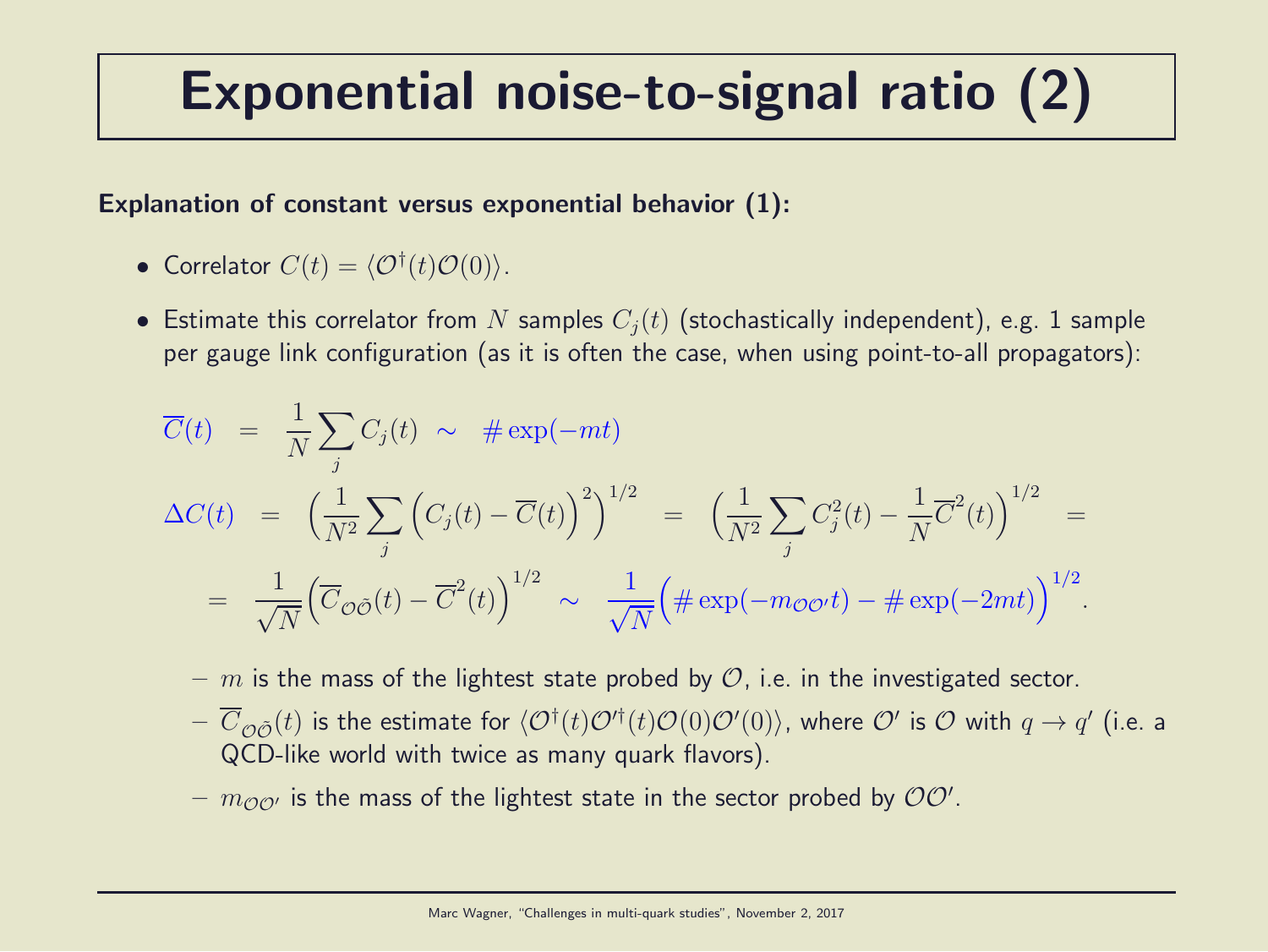## Exponential noise-to-signal ratio (3)

#### Explanation of constant versus exponential behavior (2):

(A)  $\pi$  meson,  $\mathcal{O} = d\gamma_5 u$  (spatial sum not written)  $\rightarrow \mathcal{O}\mathcal{O}'=\bar{d}\gamma_5 u \bar{d}'\gamma_5 u'$  $\rightarrow$  lightest state in the sector probed by  $\mathcal{O}\mathcal{O}'$  is  $\pi + \pi$ , i.e.

$$
\Delta C(t) = \frac{1}{\sqrt{N}} \Big( \# \exp(-2m_{\pi}t) - \# \exp(-2m_{\pi}t) \Big)^{1/2} \sim \frac{\#}{\sqrt{N}} \exp(-m_{\pi}t)
$$
  
  

$$
\frac{\text{noise}}{\text{signal}} = \frac{\Delta C(t)}{\overline{C}(t)} = \frac{\Delta C(t)}{\# \exp(-m_{\pi}t)} \sim \frac{\#}{\sqrt{N}}.
$$

(B)  $a_0(980)$  meson,  $\mathcal{O} = \bar{d}u$  or  $\mathcal{O} = (\bar{d}s)(\bar{s}u)$  (molecule) or diquark-antidiquark or ...  $\rightarrow$   $\mathcal{O}\mathcal{O}' = \bar{d}u\bar{d}'u'$ 

 $\rightarrow$  lightest state in the sector probed by  ${\cal O} {\cal O}'$  is also  $\pi + \pi$ , i.e.

$$
\Delta C(t) = \frac{1}{\sqrt{N}} \Big( \# \exp(-2m_{\pi}t) - \# \exp(-2m_{a_0(980)}t) \Big)^{1/2} \sim \frac{\#}{\sqrt{N}} \exp(-m_{\pi}t)
$$
  
**noise**  
**signal**  

$$
= \frac{\Delta C(t)}{\overline{C}(t)} = \frac{\Delta C(t)}{\# \exp(-m_{a_0(980)}t)} \sim \frac{\#}{\sqrt{N}} \exp(+(m_{a_0(980)} - m_{\pi})t)
$$

(can be verified numerically).

[A. Abdel-Rehim et al., Comput. Phys. Commun. 220, 97 (2017) [arXiv:1701.07228 [hep-lat]]]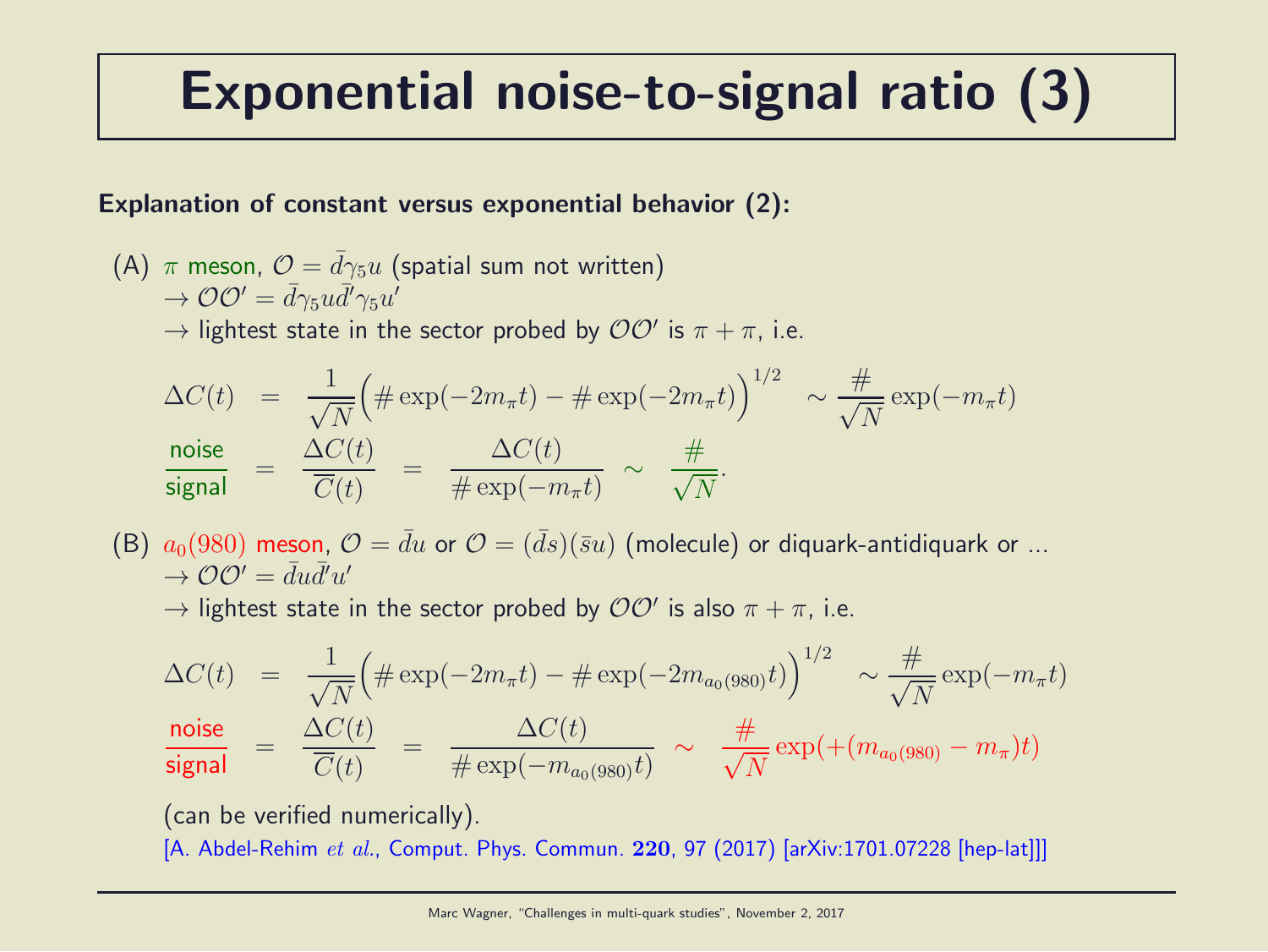# Exponential noise-to-signal ratio (4)

#### Explanation of constant versus exponential behavior (3):

- Summary of the calculation:
	- Operator  $O$  to extract mass  $m$ .
	- "If the square of the operator  $\mathcal O$  probes a sector, where the lightest state is lighter than 2m, then the signal-to-noise ratio increases exponentially."
	- Quite often the case in multi-quark studies.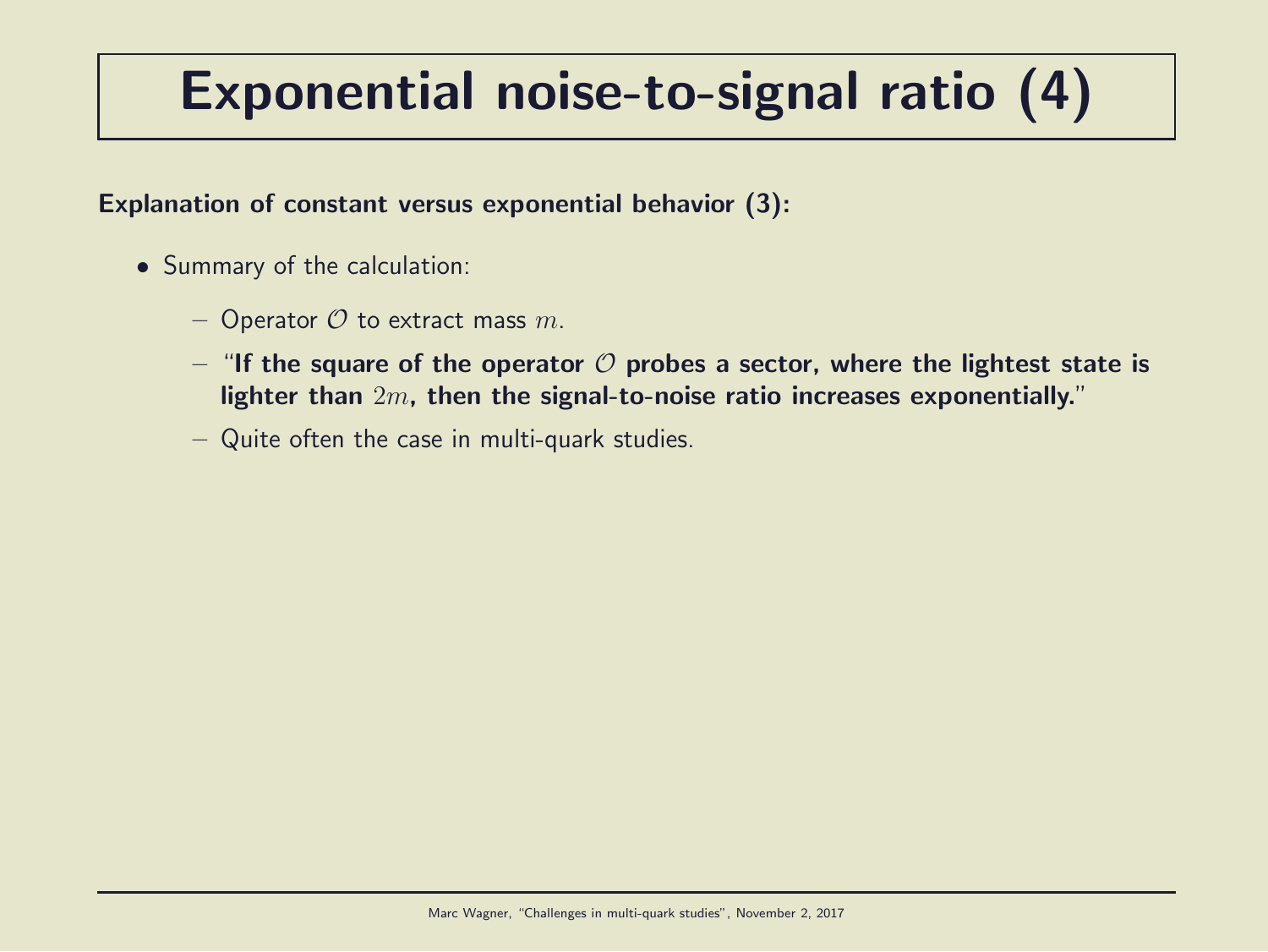# Exponential noise-to-signal ratio (5)

- Attempts to mitigate or solve the problem:
	- $-$  To mitigate the problem, try to extract information at small  $t$ , e.g.
		- ∗ optimize operators, such that they almost exclusively excite states of interest,
		- ∗ use smaller lattice spacing in temporal direction,
			- [Talk by M. Peardon, "Spectroscopy of charmed mesons and baryons"]
		- $*$  use analysis methods, which exploit correlators at small  $t$ , e.g. AMIAS. [Talk by T. Leontiou, "Lattice QCD investigation of the structure of the  $a_0(980)$  meson"]
	- Methods for error reduction, to solve the problem ...?
	- Recent proposals are:
		- ∗ [L. Giusti, M. Ce, S. Schaefer, arXiv:1710.09212 [hep-lat]]
			- ... "Multi-boson block factorization of fermions", leads to a local action in gauge fields (and auxiliary boson fields), allows multi-level Monte Carlo integration  $\rightarrow$  exponential error reduction.
		- ∗ [M. L. Wagman and M. J. Savage, arXiv:1704.07356 [hep-lat]]
			- ... "Taming the signal-to-noise problem in lattice QCD by phase reweighting".
		- ∗ Not specifically designed for multi-quark studies.
		- ∗ Tested only for rather elementary observables.
- To make a significant step regarding precision, this problem needs to be solved.